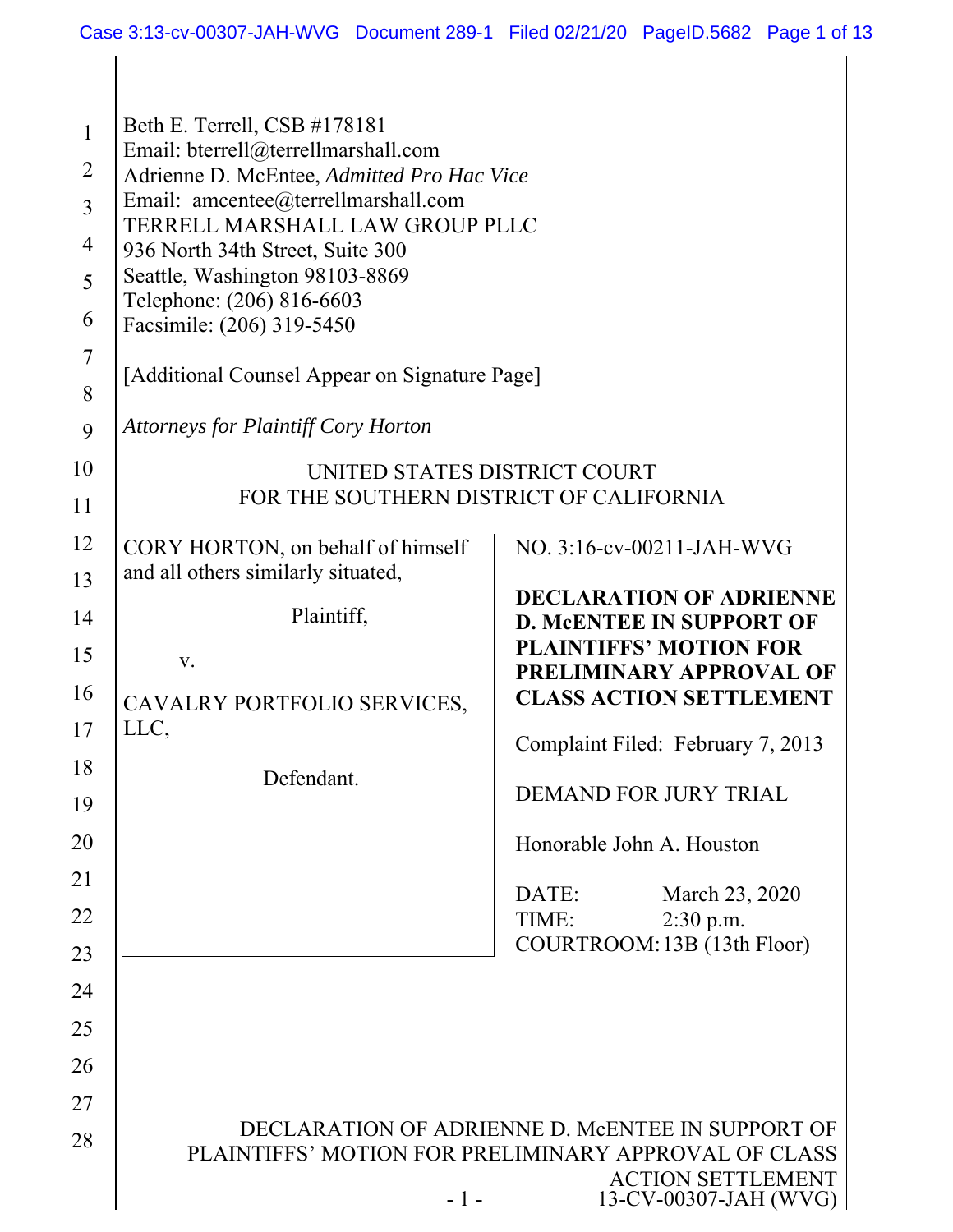3 4 5 6 7 8 9 KEVIN KREJCI, on behalf of himself and all others similarly situated, Plaintiff, v. CAVALRY PORTFOLIO SERVICES, LLC, Defendant.

1

2

10

26

27

28

NO. 3:16-cv-00211-JAH-WVG

I, Adrienne D. McEntee, hereby declare as follows:

11 12 13 14 15 16 17 1. I am a member of the law firm of Terrell Marshall Law Group PLLC ("TMLG"), counsel of record for Plaintiffs in this matter. I am admitted to practice before this Court and am a member in good standing of the bar of the state of Washington. I respectfully submit this declaration in support of Plaintiffs' Motion for Preliminary Approval of Class Action Settlement. Except as otherwise noted, I have personal knowledge of the facts set forth in this declaration and could testify competently to them if called upon to do so.

18 19 20 21 22 23 24 25 2. TMLG is a law firm in Seattle, Washington, that focuses on complex civil and commercial litigation with an emphasis on consumer protection, product defect, civil rights, and wage and hour cases. TMLG has been appointed lead or co-lead counsel representing multi-state and nationwide classes in state and federal court in Washington and throughout the United States. Founded in 2008, the attorneys at TMLG have represented scores of classes, tried class actions in state and federal court, and obtained hundreds of millions of dollars in monetary relief for workers, consumers, and other individuals.

> DECLARATION OF ADRIENNE D. MCENTEE IN SUPPORT OF PLAINTIFFS' MOTION FOR PRELIMINARY APPROVAL OF CLASS ACTION SETTLEMENT - 2 - 13-CV-00307-JAH (WVG)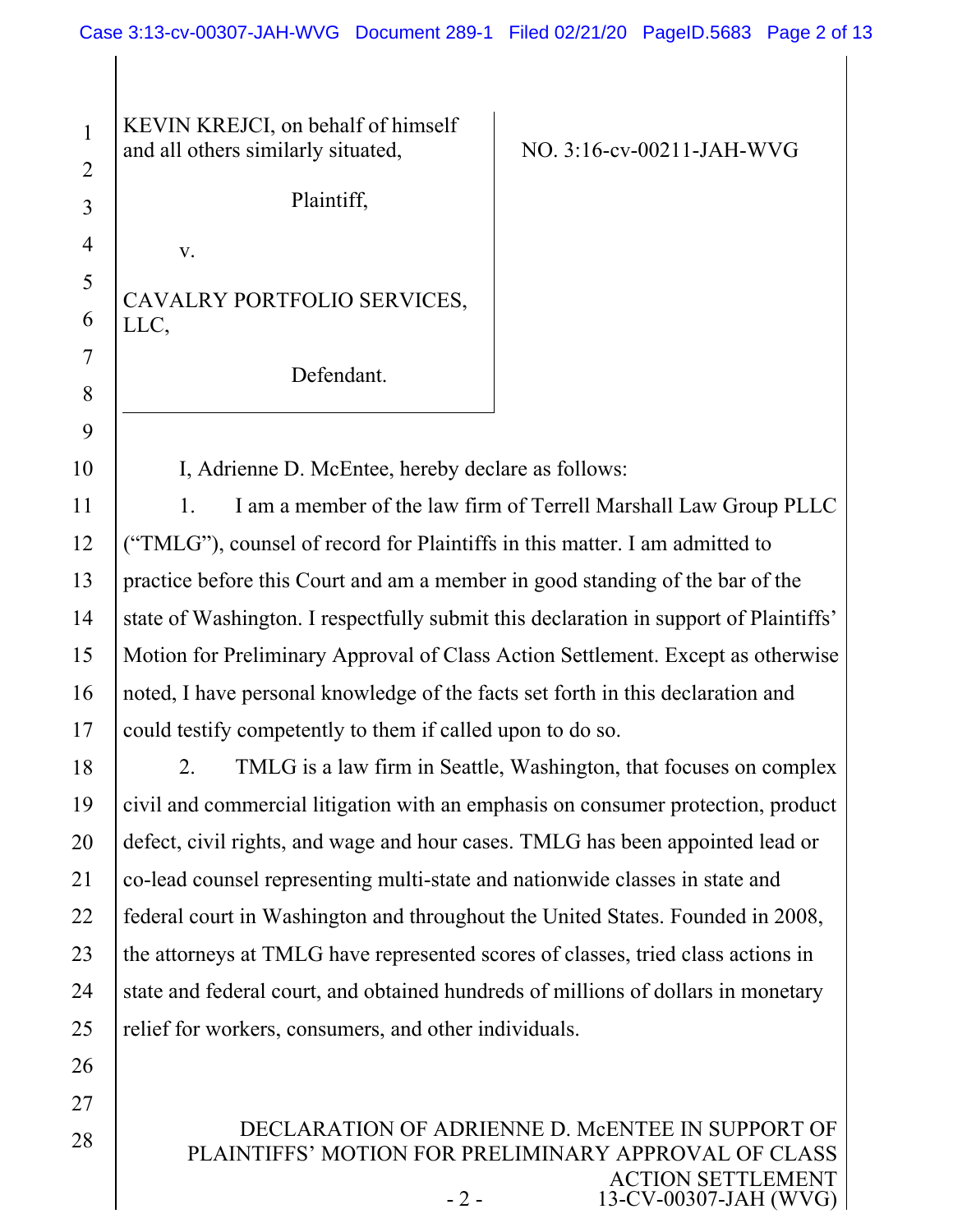DECLARATION OF ADRIENNE D. MCENTEE IN SUPPORT OF PLAINTIFFS' MOTION FOR PRELIMINARY APPROVAL OF CLASS ACTION SETTLEMENT - 3 - 13-CV-00307-JAH (WVG) 1 2 3 4 5 6 7 8 9 10 11 12 13 14 15 16 17 18 19 20 21 22 23 24 25 26 27 28 3. I am the lead attorney from TMLG in the instant litigation. I graduated from the University of Washington School of Law in 2003, where I was a member of the Pacific Rim Law and Policy Journal and Moot Court Honor Board. Prior to joining TMLG, I was a member of Tousley Brain Stephens PLLC, where I practiced for five years. Before entering private practice, I worked with the King County Prosecuting Attorney's Office, where I prosecuted a broad range of crimes. I have tried approximately fifty cases and has briefed, argued, and won cases before the Washington State Court of Appeals. Since my admission to the bar, I have been an active member of the Washington State Bar Association and Washington Women Lawyers, as a member of the Judicial Evaluation Committee. I was named to the Washington Super Lawyers list in 2018 and 2019. **Other Cases Litigated by TMLG**  4. TMLG is litigating or has recently settled the following TCPA class actions: *Abante Rooter and Plumbing, Inc., et al. v. Alarm.com Incorporated, et al*.—Filed in 2015 on behalf of consumers who received solicitation telephone calls on their cellular and residential telephones without their prior express consent within the meaning of the Telephone Consumer Protection Act, 47 U.S.C. § 227 *et seq*. The Northern District of California granted final approval of the \$28 million settlement on August 15, 2019. *In re Capital One Telephone Consumer Protection Act Litigation*—Filed in 2012 on behalf of consumers who received automated, prerecorded collection telephone calls on their cellular telephones without their prior express consent within the meaning of the Telephone Consumer Protection Act, 47 U.S.C. § 227 *et seq*. TMLG served as co-lead lead counsel in the multidistrict litigation. The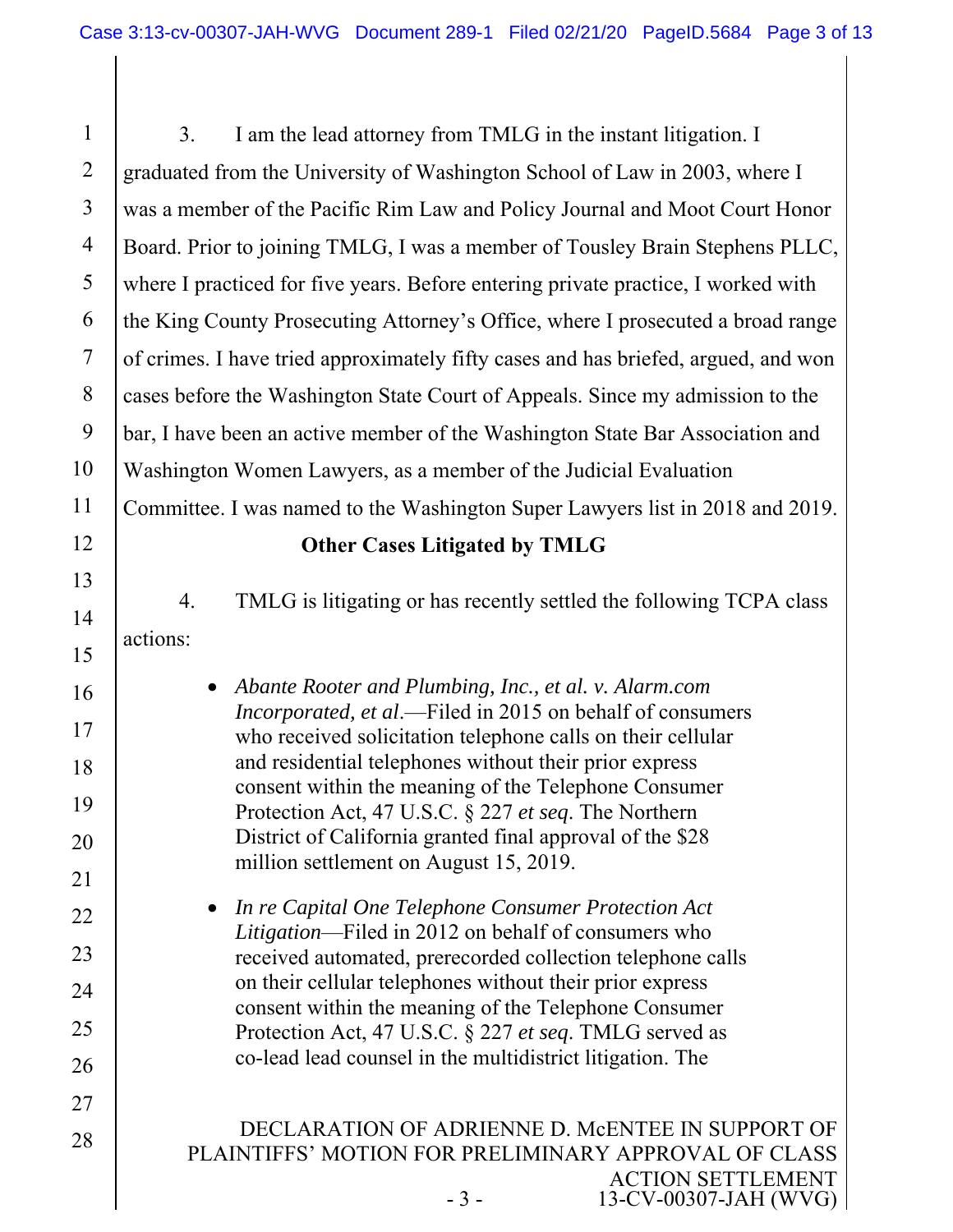| $\mathbf{1}$   | Northern District of Illinois granted final approval the \$75<br>million settlement on February 23, 2015.             |
|----------------|-----------------------------------------------------------------------------------------------------------------------|
| $\overline{2}$ | <i>Borecki v. Raymours Furniture Co., Inc.</i> —Filed in 2017 on                                                      |
| $\overline{3}$ | behalf of consumers who received spam text messages on                                                                |
| $\overline{4}$ | their cellular telephones without their prior express consent                                                         |
| 5              | within the meaning of the Telephone Consumer Protection<br>Act, 47 U.S.C. § 227 et seq. The Southern District of New  |
| 6              | York granted final approval of the \$4.25 million settlement                                                          |
| 7              | on September 10, 2019.                                                                                                |
| 8              | Snyder v. Ocwen Loan Servicing, LLC—Filed in 2014 on                                                                  |
| 9              | behalf of consumers who received automated collection<br>telephone calls on their cellular telephones without their   |
| 10             | prior express consent within the meaning of the Telephone                                                             |
| 11             | Consumer Protection Act, 47 U.S.C. § 227 et seq. The<br>Northern District of Illinois granted final approval of the   |
| 12             | \$21.5 million settlement on May 14, 2019.                                                                            |
| 13             | Melito, et al. v. American Eagle Outfitters, Inc., et al.—<br>$\bullet$                                               |
| 14             | Filed in 2014 on behalf of consumers who received spam                                                                |
| 15             | text messages on their cellular telephones without their<br>prior express consent within the meaning of the Telephone |
| 16             | Consumer Protection Act, 47 U.S.C. § 227 et seq. The                                                                  |
| 17             | Southern District of New York granted final approval to<br>the \$14.5 million settlement on September 11, 2017, which |
| 18             | the United States Court of Appeals for the Second Circuit                                                             |
| 19             | affirmed on April 30, 2019.                                                                                           |
| 20             | In re Monitronics International, Inc. Telephone Consumer                                                              |
| 21             | Protection Act Litigation—Filed in 2011 on behalf<br>consumers who received automated, prerecorded                    |
| 22             | solicitation telephone calls on their residential and business                                                        |
| 23             | telephones without their prior express consent within the                                                             |
|                | meaning of the Telephone Consumer Protection Act, 47<br>U.S.C. § 227 et seq., the Washington Automatic Dialing        |
| 24             | and Announcing Device statute, RCW 80.36.400, and the                                                                 |
| 25             | Washington Consumer Protection Act, RCW 19.86 et seq.<br>TMLG served as co-lead counsel in the multidistrict          |
| 26             | litigation. The Northern District of West Virginia granted                                                            |
| 27             | DECLARATION OF ADRIENNE D. MCENTEE IN SUPPORT OF                                                                      |
| 28             | PLAINTIFFS' MOTION FOR PRELIMINARY APPROVAL OF CLASS                                                                  |
|                | <b>ACTION SETTLEMENT</b>                                                                                              |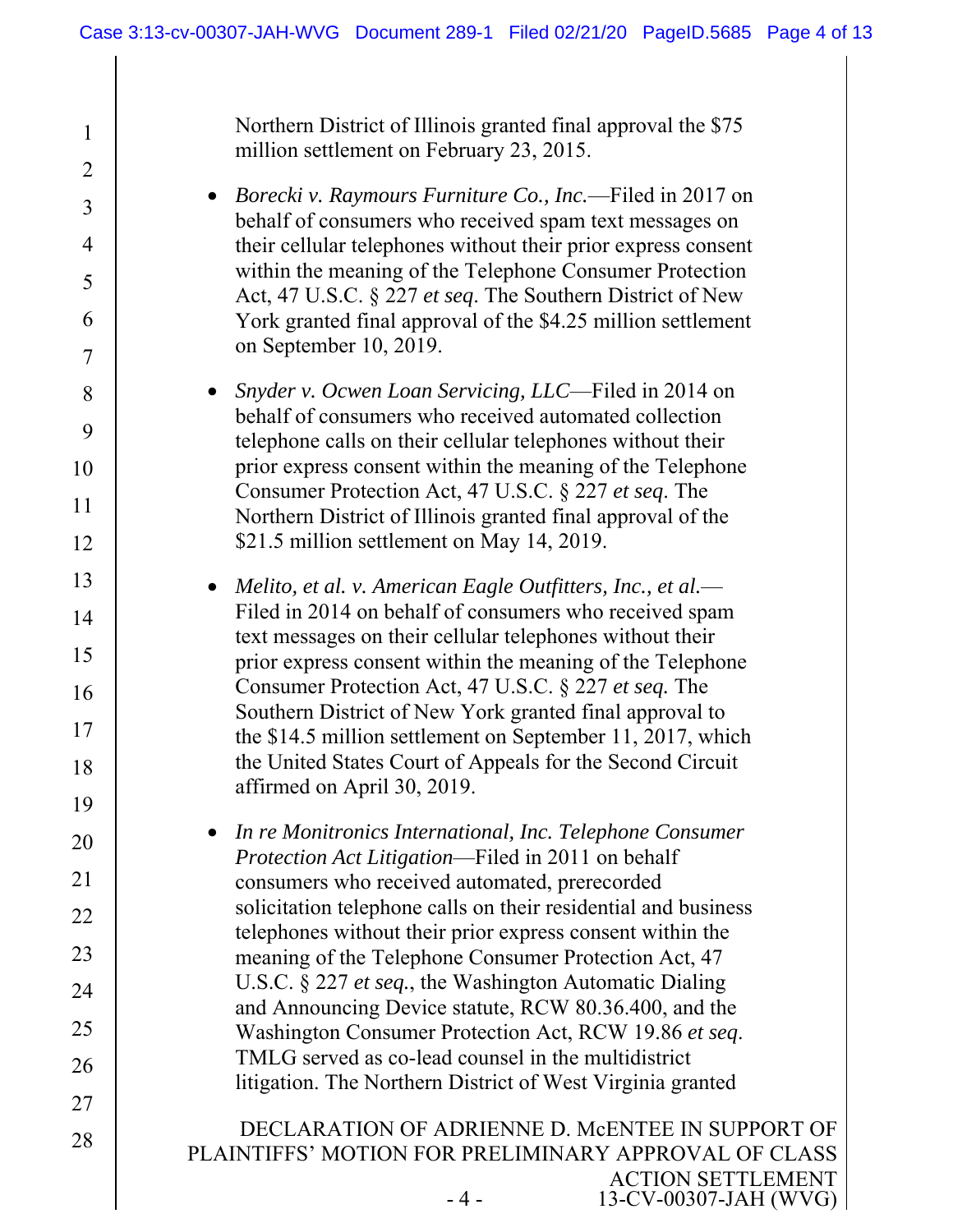| $\mathbf{1}$<br>$\overline{2}$ | final approval of the \$28 million settlement on June 12,<br>2018.                                                                   |  |
|--------------------------------|--------------------------------------------------------------------------------------------------------------------------------------|--|
|                                | • Abante Rooter and Plumbing, Inc. v. Pivotal Payments                                                                               |  |
| 3                              | $Inc$ — Filed in 2016 on behalf of small businesses that                                                                             |  |
| 4                              | received automated solicitation telephone calls to their cell<br>phones without their prior express consent within the               |  |
| 5                              | meaning of the Telephone Consumer Protection Act, 47                                                                                 |  |
| 6                              | U.S.C. § 227 et seq. The Northern District of California<br>granted final approval of the \$9 million settlement on                  |  |
| 7                              | October 15, 2018.                                                                                                                    |  |
| 8                              | Wilkins, et al. v. HSBC Bank Nevada, N.A., et al.—Filed in<br>$\bullet$                                                              |  |
| 9                              | 2014 on behalf of individuals who received prerecorded                                                                               |  |
| 10                             | calls using an automatic dialing system without their prior<br>consent within the meaning of the Telephone Consumer                  |  |
| 11                             | Protection Act, 47 U.S.C. § 227 et seq. The Northern                                                                                 |  |
| 12                             | District of Illinois granted final approval of the \$39.975<br>million settlement on March 17, 2015.                                 |  |
| 13                             |                                                                                                                                      |  |
| 14                             | 5.<br>Additional information about class actions litigated by TMLG is                                                                |  |
| 15                             | available on our website www.terrellmarshall.com.                                                                                    |  |
| 16                             | <b>Qualifications of Other TMLG Attorneys</b>                                                                                        |  |
| 17                             | Beth E. Terrell is a founding member of TMLG who practices<br>6.                                                                     |  |
| 18                             | complex litigation, including the prosecution of consumer, defective product, and                                                    |  |
| 19                             | wage and hour class actions. Ms. Terrell has served as co-lead counsel on                                                            |  |
| 20                             | numerous multi-state and nationwide class actions. Ms. Terrell received a B.A.,                                                      |  |
| 21                             | magna cum laude, from Gonzaga University in 1990. In 1995, Ms. Terrell                                                               |  |
| 22                             | received her J.D. from the University of California, Davis School of Law, Order                                                      |  |
| 23                             | of the Coif. Prior to forming TMLG in May 2008, Ms. Terrell was a member of                                                          |  |
| 24                             | Tousley Brain Stephens PLLC. Ms. Terrell is a frequent speaker at legal                                                              |  |
| 25                             | conferences on a wide variety of topics including consumer class actions,                                                            |  |
| 26                             | electronic discovery, ethics, and gender equity in the legal profession. Ms. Terrell                                                 |  |
| 27                             |                                                                                                                                      |  |
| 28                             | DECLARATION OF ADRIENNE D. MCENTEE IN SUPPORT OF<br>PLAINTIFFS' MOTION FOR PRELIMINARY APPROVAL OF CLASS<br><b>ACTION SETTLEMENT</b> |  |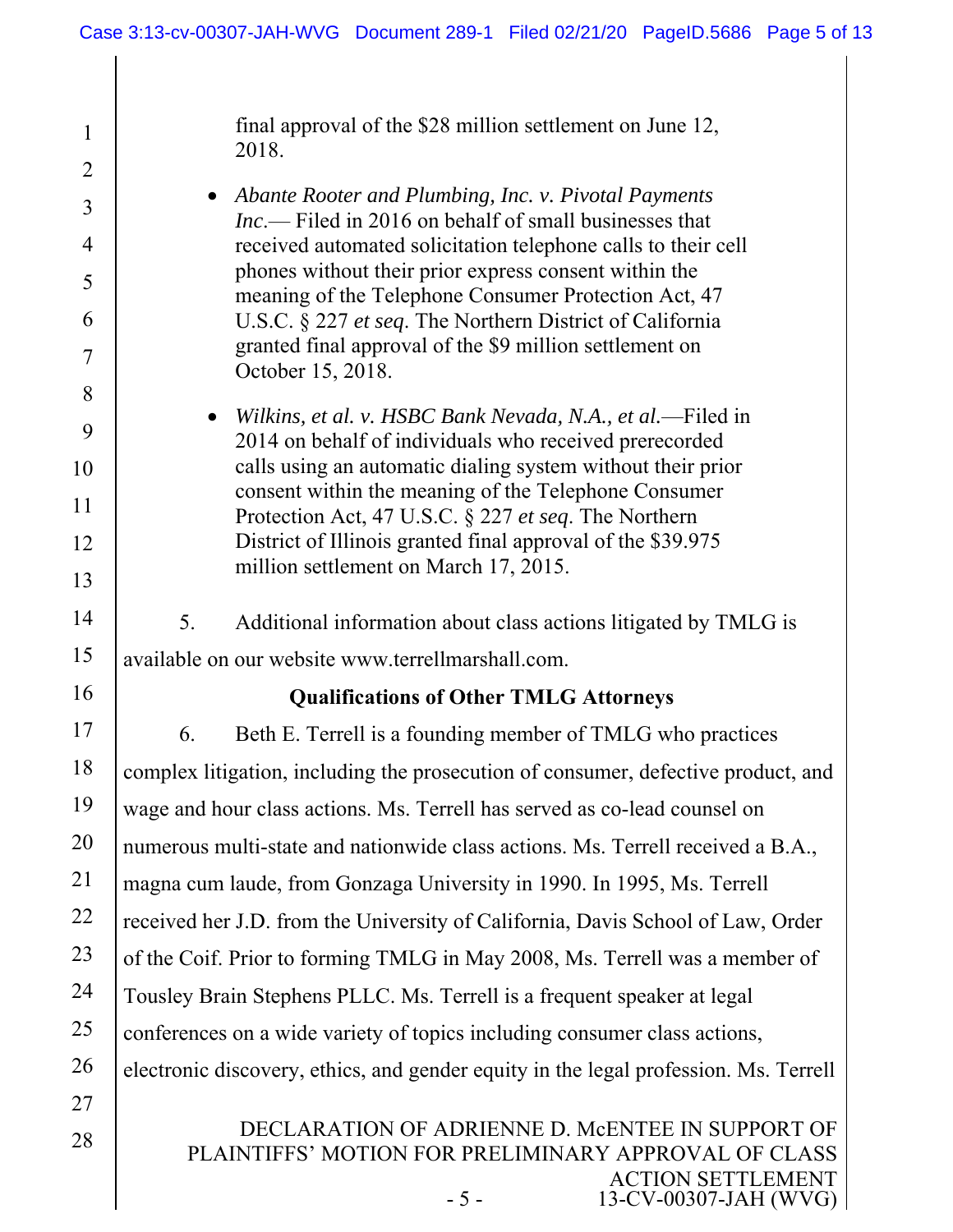1 2 3 4 has been awarded an "AV" rating in Martindale Hubble by her peers. Ms. Terrell has been repeatedly named to the annual Washington Super Lawyers list. She has also been named to the Top 100 Washington Super Lawyers list and the Top 50 Women Super Lawyers list.

5 6 7 8 9 10 11 12 13 14 15 16 17 7. Jennifer Rust Murray is a founding member of TMLG. Ms. Murray graduated from the University of Washington School of Law in 2005 where she was a member of the Washington Law Review. Ms. Murray's law review article entitled "Proving Cause in Fact under Washington's Consumer Protection Act: The Case for a Rebuttable Presumption of Reliance" won the Carkeek prize for best submission by a student author. Prior to law school, Ms. Murray earned a Ph.D. in Philosophy from Emory University. Ms. Murray has been an active member of the Washington State Bar Association since her admission to the bar in 2005. In 2010, Ms. Murray was admitted to the Oregon State Bar. In 2011, 2012, 2013, 2014, and 2015, Ms. Murray was named a Washington "Rising Star" by SuperLawyer Magazine. Ms. Murray focuses her practice on complex commercial litigation with an emphasis on consumer and employment issues. She has been involved in nearly every class action prosecuted by the firm.

18 19 20 21 22 23 24 25 8. Elizabeth A. Adams is a 2012 graduate of the UCLA School of Law, where she received the Order of the Coif and served as a Comments Editor for the UCLA Law Review. Ms. Adams has been an associate with TMLG since early 2015, and she concentrates her practice in complex litigation, including consumer protection and civil rights class actions. Before joining TMLG, Ms. Adams served as a law clerk to the Honorable Dean D. Pregerson, the Honorable George Wu, and the Honorable John A. Kronstadt, all of the United States District Court for the Central District of California.

## **Our Work in the Litigation**

26

27

28

DECLARATION OF ADRIENNE D. MCENTEE IN SUPPORT OF PLAINTIFFS' MOTION FOR PRELIMINARY APPROVAL OF CLASS ACTION SETTLEMENT - 6 - 13-CV-00307-JAH (WVG)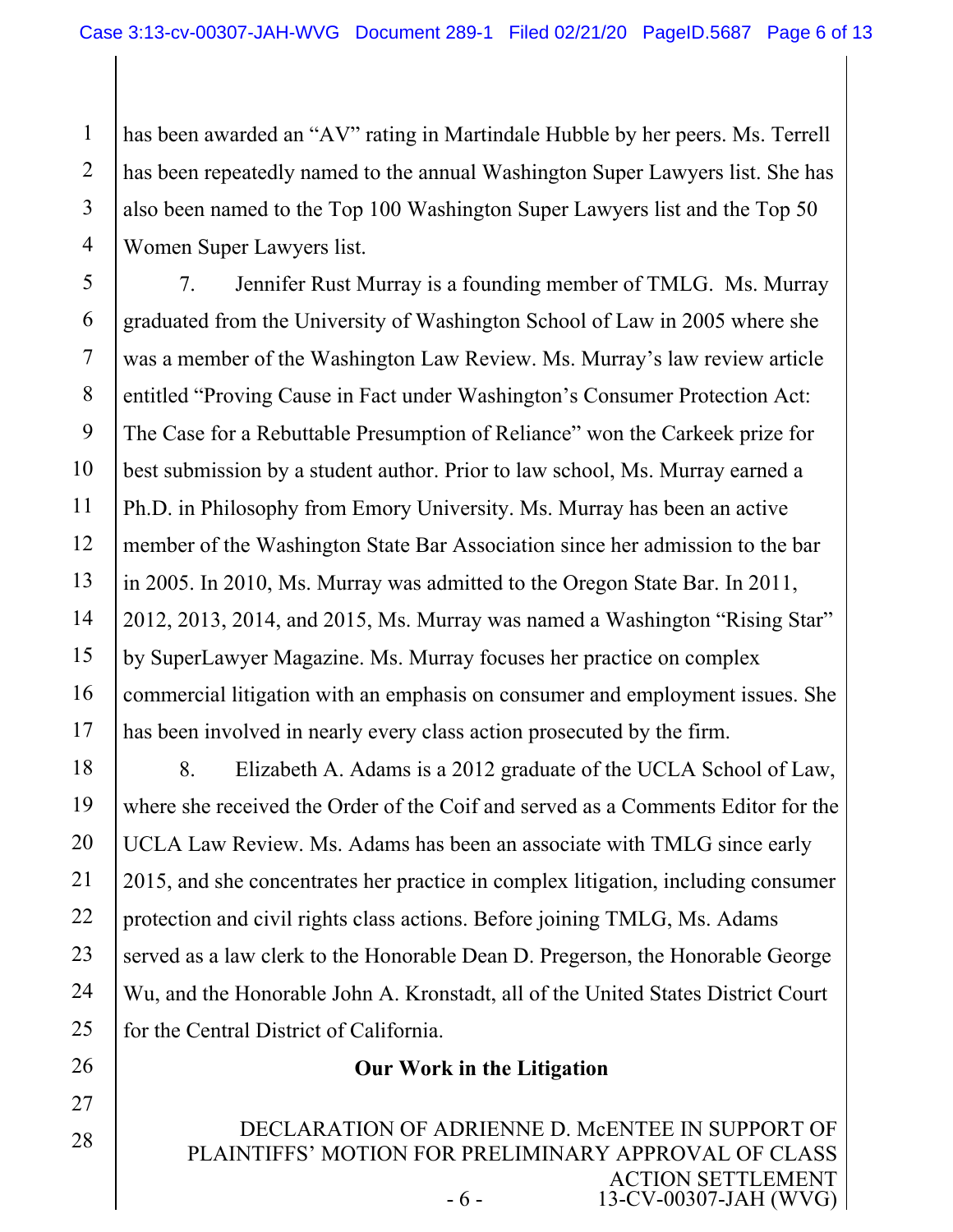1 2 3 4 5 9. Plaintiff Cory Horton retained TMLG in December 2015. Prior to our representation, Mr. Horton responded to interrogatories, requests for production, and requests for admission. He was also deposed. Plaintiffs devoted significant time assisting counsel in this case over the past several years, including assisting with development of the case.

6 7 8 9 10 11 12 13 14 10. In addition, the parties engaged in substantial expert discovery. Plaintiffs retained Randall Snyder, who analyzed manuals and guides Cavalry produced regarding the Aspect Ensemble Pro and Avaya Proactive Contact 5.0 systems Cavalry used to make calls and opined they are ATDSs. Cavalry, in turn, retained Kenneth Sponsler, who reached the opposite conclusion. Plaintiffs also retained a second expert, Anya Verkhovskaya, who analyzed the calling data Cavalry produced in order to determine the number of calls Cavalry made to unique telephone numbers, and what percentage of those numbers were mobile telephone numbers. All of the experts were deposed.

15 16 17 18 19 20 21 22 23 24 25 26 11. On February 5, 2016, the Court granted Cavalry's request to stay proceedings following the appeal of the FCC ruling, *In the Matter of Rules & Regulations Implementing the Tel. Consumer Prot. Act of 1991* (2015 Order), 30 FCC Rcd. 7961 (2015). The appeal challenged the FCC's treatment of "capacity" as arbitrary, capricious, and an abuse of discretion, and argued that its determination that predictive dialers are autodialers exceeded the FCC's authority. Two years later, on March 16, 2018, the D.C. Circuit issued its decision in *ACA Int'l v. FCC*, 885 F.3d 687, 693 (D.C. Cir. 2018). On May 7, 2018, the Court lifted the stay and ordered the parties to file cross motions for summary judgment on whether Cavalry's systems are ATDSs. Those motions were fully briefed and on August 8, 2018, the Court took them under submission and entered an order vacating the hearing date.

27

28

DECLARATION OF ADRIENNE D. MCENTEE IN SUPPORT OF PLAINTIFFS' MOTION FOR PRELIMINARY APPROVAL OF CLASS ACTION SETTLEMENT - 7 - 13-CV-00307-JAH (WVG)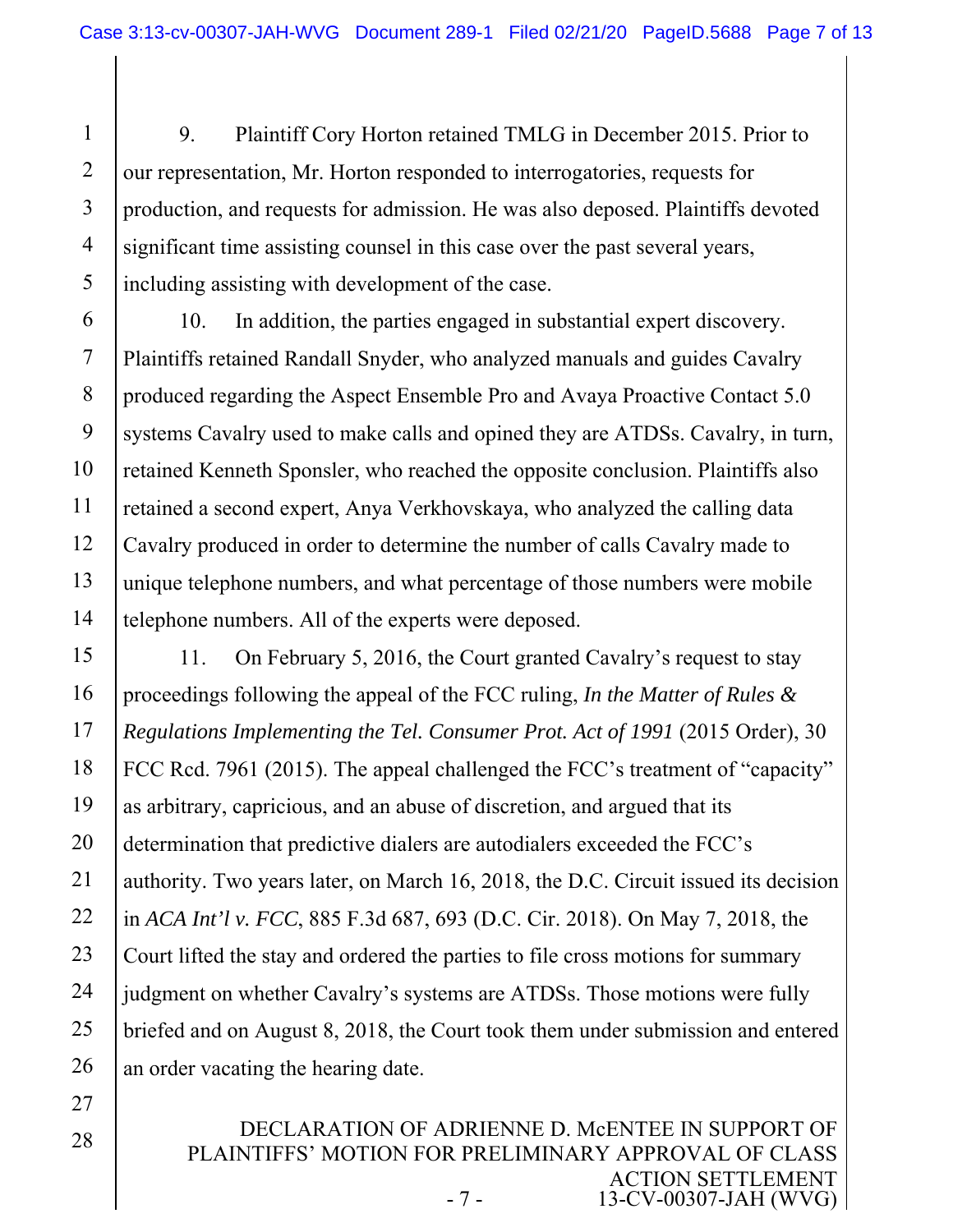1 2 3 4 5 6 7 12. After the cases had been stayed for a long period of time and the parties had fully briefed cross-motions for partial summary judgment on whether Cavalry's systems are ATDSs, the parties returned to settlement negotiations. We participated in two full day mediations with Hon. Leo S. Papas, Ret., on June 7, 2019, and again on August 27, 2019. The parties did not reach settlement during either session, but continued arm's length negotiations with Judge Papas's assistance.

9 13. In November 2019, the parties reached agreement regarding material settlement terms, subject to confirmatory discovery.

8

27

28

10 11 12 13 14 15 16 17 18 14. On December 12, 2019, Plaintiffs served Cavalry with the written confirmatory discovery. On January 10, 2020, Plaintiffs served Cavalry with a Rule 30(b)(6) deposition for the purpose of confirmatory discovery. On January 24th, I deposed Cavalry's corporate representative, Marc Perry, regarding the number of affected accounts, the number of cell phones called on the affected accounts, the number of affected accounts that Cavalry considers Closed, the number of affected accounts that Cavalry considers Open, Cavalry's process for characterizing accounts as Open or Closed, and the quality of Cavalry's contact information for Settlement Class Members.

19 20 21 22 23 24 15. Through confirmatory discovery, Plaintiffs determined that Cavalry called 1,157,483 cell phones associated with 1,035,232 affected accounts between February 8, 2009 and January 26, 2016. As of January 2, 2020, 674,760 of the accounts were Open – they had balances for which Cavalry was accepting payments. As of January 2, 2020, 360,472 accounts were Closed - Cavalry was no longer accepting payments.

25 26 16. The parties began the settlement talks that led to this agreement after litigation had been pending for more than six years and only after they had

> DECLARATION OF ADRIENNE D. MCENTEE IN SUPPORT OF PLAINTIFFS' MOTION FOR PRELIMINARY APPROVAL OF CLASS ACTION SETTLEMENT - 8 - 13-CV-00307-JAH (WVG)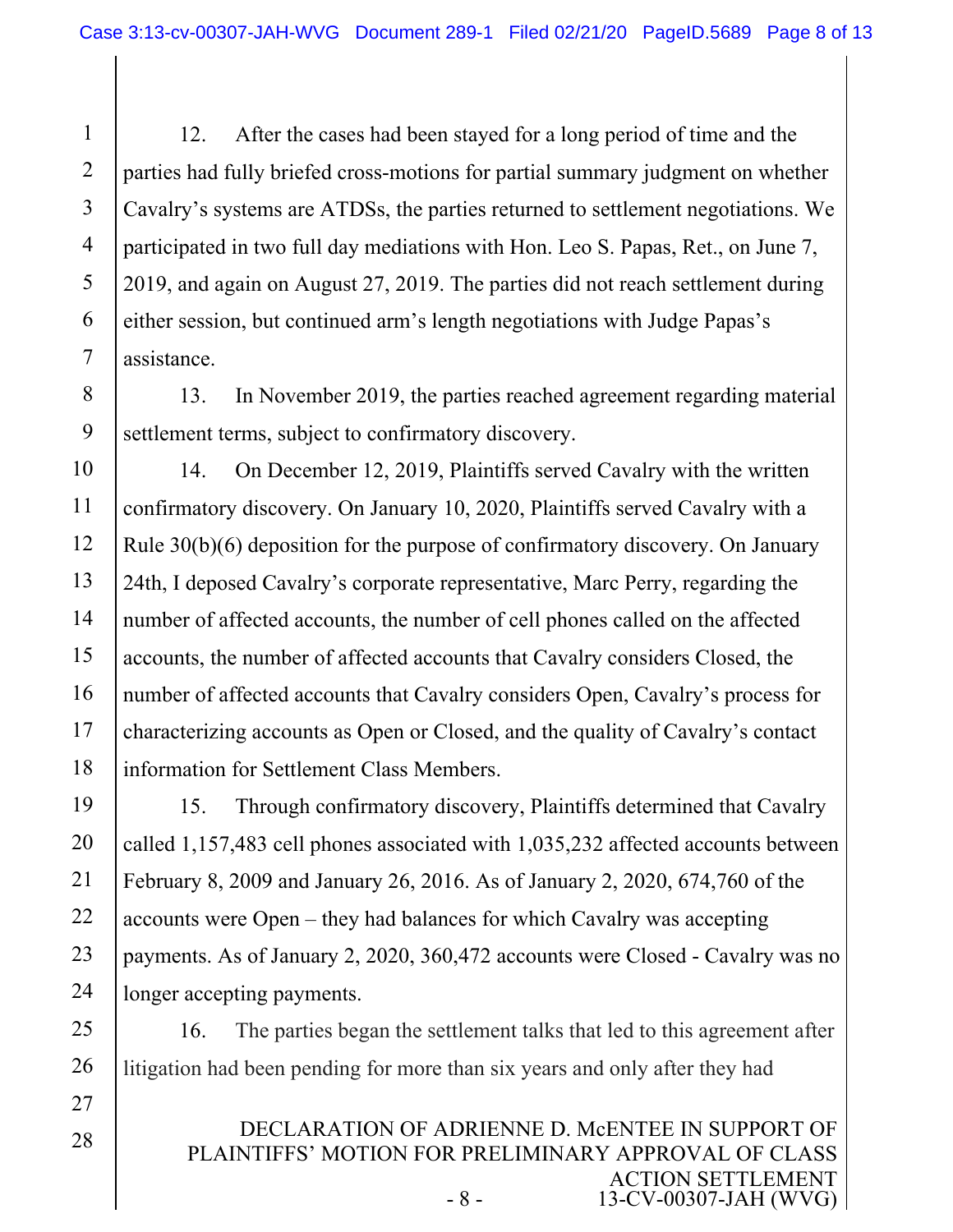1 2 3 4 5 completed extensive discovery and fulsome briefing on class certification and summary judgment. All settlement negotiations have been non-collusive and at arm's length. Based on my experience with TCPA class actions, I strongly believe the Settlement is fair, adequate, reasonable, and in the best interests of the Settlement Class.

6 7 8 17. The parties finalized the terms of the Settlement Agreement on February 20, 2020. A true and correct copy of the fully executed Settlement Agreement is attached here as Exhibit 1.

9

27

28

### **Notice and Estimated Awards**

10 11 12 18. After soliciting and reviewing bids, counsel propose to retain JND as the Class Administrator, subject to Court approval. JND estimates that it can carry out the Notice Plan for \$733,843.

13 14 15 16 17 19. Counsel estimates that Settlement Class Members with Open Accounts who submit valid claims for debt relief may receive debt relief awards of over \$500. This estimate is based on the assumption that 5% of 674,760 Settlement Class Members with Open Accounts will file claims for debt relief, as follows: 674,760 Open Accounts x  $5\% = 33,738$ . \$18,000,000 / 33,738 = \$533.

18 19 20 21 22 23 24 25 26 20. Counsel estimates that Settlement Class Members who submit valid claims for cash will receive approximately \$30. This is based on the assumption that 10% of all Settlement Class Members, whether they have Open or Closed Accounts, will submit claims for cash. Ten percent of 1,035,232 Settlement Class Members is 103,523. The estimated cash award is calculated as follows: \$6,150,000 Cash Fund - \$2,000,000 Proposed Fees - \$100,000 Total Possible Costs - \$20,000 Proposed Incentive Awards - \$733,843 Estimated Administration  $=$  \$3,296,157 Net Fund. The \$3,296,157 Net Fund / 103,523 Claims = \$31.84.

> DECLARATION OF ADRIENNE D. MCENTEE IN SUPPORT OF PLAINTIFFS' MOTION FOR PRELIMINARY APPROVAL OF CLASS ACTION SETTLEMENT - 9 - 13-CV-00307-JAH (WVG)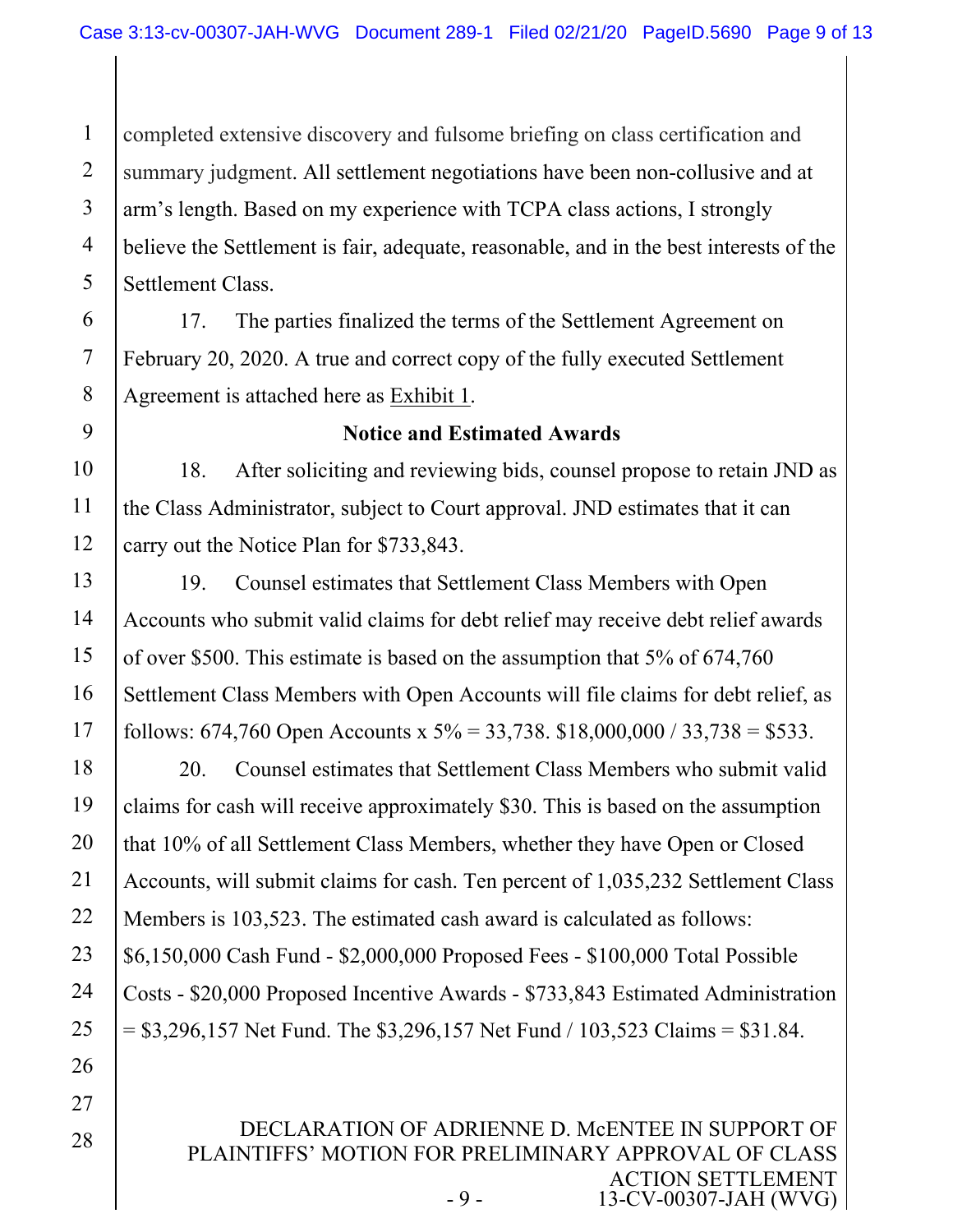1 2 3 21. The amount each claimant will receive depends upon the number and type (debt relief or cash) of claims submitted. Therefore, these estimates may change.

### **Attorneys' Fees, and Costs**

22. Counsel will request that the Court approve from the Cash Fund an award of attorneys' fees of up to \$2,000,000 and litigation expenses of up to \$100,000. TMLG's current lodestar is currently over \$200,000 and our out-ofpocket costs are approximately \$16,000.

9 10 11 12 13 14 15 16 17 18 23. Securing approval of the Settlement and making sure it is fairly administered and implemented will require additional time commitment. Counsel will file a motion requesting approval of an attorneys' fee and cost award to compensate and reimburse them for the work already performed in this case and the work remaining to be performed in connection with the settlement. In accordance with *In re Mercury Interactive Corp. Sec. Litig*., 618 F.3d 988, 994 (9th Cir. 2010), counsel will file their motion 30 days before the deadline for Class Members to object and ensure it is timely posted to the Settlement Website. In their motion, counsel will provide the Court with details of their time and outof-pocket expenses.

19

21

22

4

5

6

7

8

### **Consolidation**

20 24. Counsel for Cavalry has advised Plaintiffs they do not oppose Plaintiffs' request to consolidate the *Horton* and *Krejci* cases for purposes of settlement.

23

27

28

### **The Risks Involved with Continued Litigation**

24 25 26 25. Plaintiffs believe they have a case for liability. The evidence supports Cavalry's liability for the calls it placed to cell phones using the Aspect Ensemble Pro system, or the Avaya Proactive Contact 5.0 system, which

> DECLARATION OF ADRIENNE D. MCENTEE IN SUPPORT OF PLAINTIFFS' MOTION FOR PRELIMINARY APPROVAL OF CLASS ACTION SETTLEMENT - 10 - 13-CV-00307-JAH (WVG)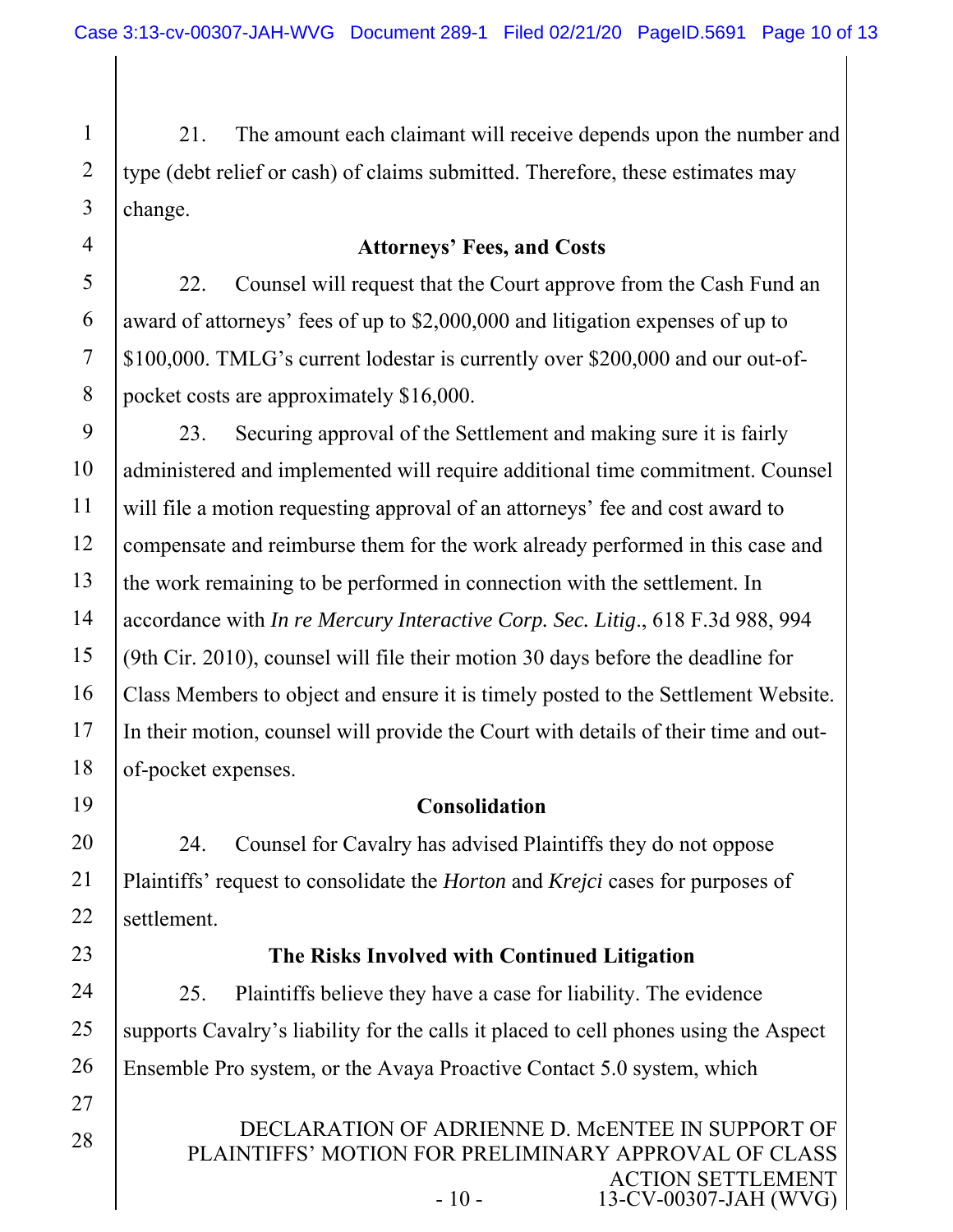1 2 3 4 5 6 Plaintiffs maintain are automatic telephone dialing systems, as discussed at length in the parties' cross-motions for summary judgment. But success on this score was certainly not guaranteed. Cavalry denies liability for Plaintiffs' claims. And the Court had not yet ruled on the parties' cross-motions for summary judgment on this very issue. If the Court agreed with Cavalry that its systems are not ATDSs, Plaintiffs would lose on the merits.

7 8 9 10 11 12 13 14 26. This risk is not unfounded. In *ACA Int'l*, 885 F.3d at 695 & 706, the D.C. Circuit vacated the 2015 FCC Order addressing, among other things, the definition of an "automatic telephone dialing system" under the statute. Courts are still dealing with the aftermath of *ACA Int'l*. Recently, the Seventh and Eleventh Circuits have interpreted it to preclude the systems that have traditionally been considered autodialers. While Plaintiffs believe their position should prevail under *Marks v. Crunch San Diego, LLC*, 904 F.3d 1041, 1052 (9th Cir. 2018), the question remains unanswered as to Cavalry's specific systems.

15 16 17 18 19 20 21 22 27. Plaintiffs had additional hurdles to clear before they would ever recover any damages. Cavalry maintains that Settlement Class Members are not entitled to recover because they consented to be contacted on their cell phones by providing their numbers to Cavalry or to the original creditor. Consent is an affirmative defense for which Cavalry carries the burden of proof. Plaintiffs dispute that Cavalry could meet this burden at trial; however, if the trier of fact disagreed with Plaintiffs on this legal issue, the Settlement Class would receive nothing.

23 24 25 28. Cavalry's consent defense also created the risk that Plaintiffs' motion to certify under Rule 23(b)(3) would not succeed. Courts in this district have reached different results on consent's application to class certification.

26

27

28

DECLARATION OF ADRIENNE D. MCENTEE IN SUPPORT OF PLAINTIFFS' MOTION FOR PRELIMINARY APPROVAL OF CLASS ACTION SETTLEMENT - 11 - 13-CV-00307-JAH (WVG)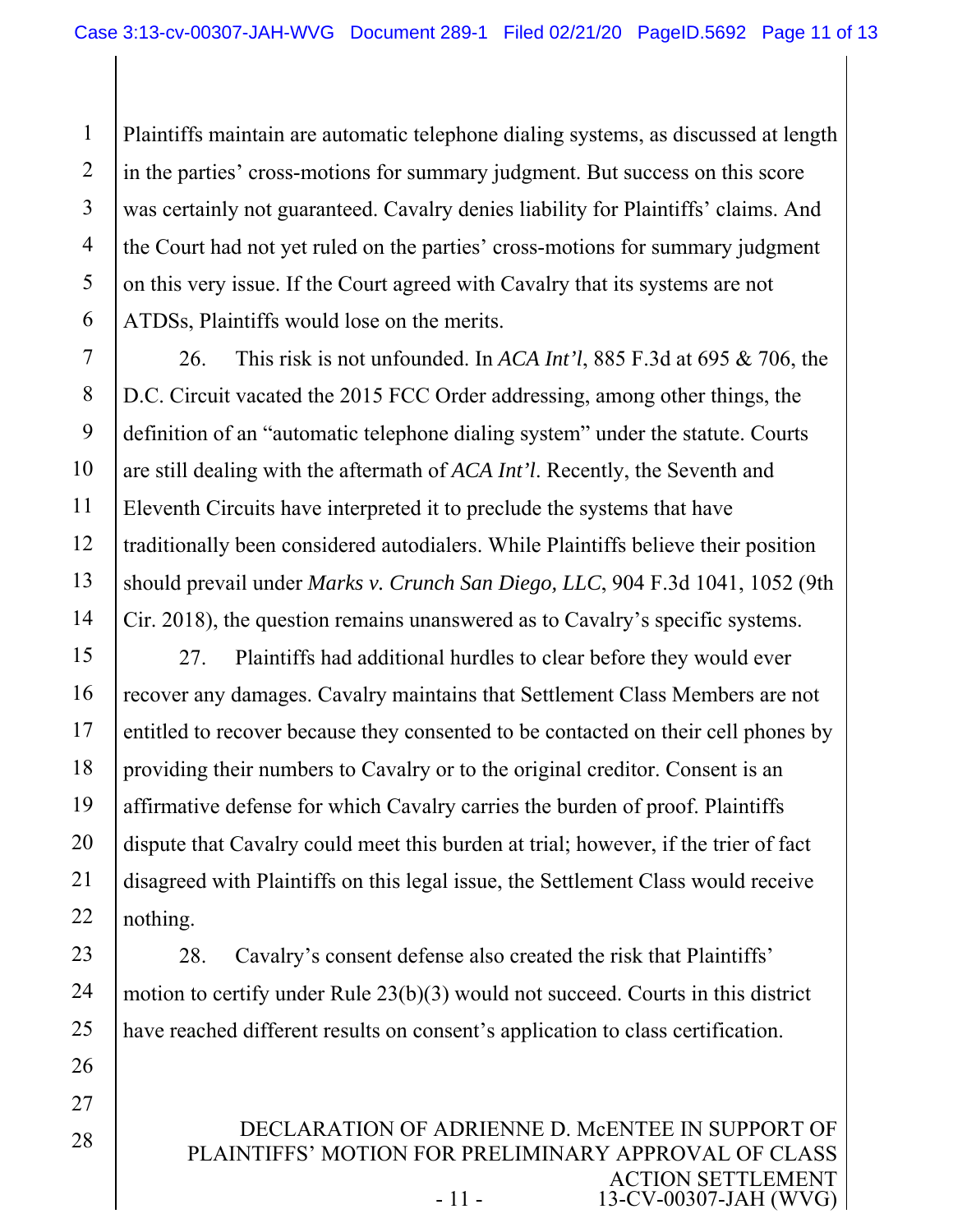1 2 Plaintiffs faced the risk that the Court would find Cavalry's consent evidence precluded class certification.

3 4 5 6 7 8 29. Even if Plaintiffs prevailed on summary judgment and class certification, they would still need to convince a jury at trial. Next, they would have to retain any favorable judgment through the appellate process. Litigating this case to trial and through any appeals would be expensive and timeconsuming and would present risk to both parties. The Settlement, by contrast, provides prompt and certain relief.

9 10 11 12 13 14 15 16 17 18 19 30. Even if Plaintiffs prevailed at trial and on any appeal, the damages available under the TCPA in a class action with more than a million class members are so significant that they make it hard for any company to bond an appeal and satisfy the judgment. A judgment on behalf of the 1,035,232 Settlement Class Members identified from Cavalry's records would total more than \$500 million, which could then be subject to trebling up to \$1.5 billion. Cavalry would certainly appeal any adverse verdict, which would delay any relief to class members. Thus, in addition to the risk of a loss at trial, even a verdict for Plaintiffs posed a substantial risk that the judgment would never be paid. Securing \$24 million in benefits now, with certainty, will provide significant relief to Settlement Class Members who submit valid claims.

20 I declare under penalty of perjury under the laws of the United States that the foregoing is true and correct.

21

22

23

24

25

26

27

28

EXECUTED in Seattle, Washington, this 21st day of February, 2020.

/s/ Adrienne D. McEntee, *Pro Hac Vice*  Adrienne D. McEntee, *Admitted Pro Hac Vice*

DECLARATION OF ADRIENNE D. MCENTEE IN SUPPORT OF PLAINTIFFS' MOTION FOR PRELIMINARY APPROVAL OF CLASS ACTION SETTLEMENT - 12 - 13-CV-00307-JAH (WVG)